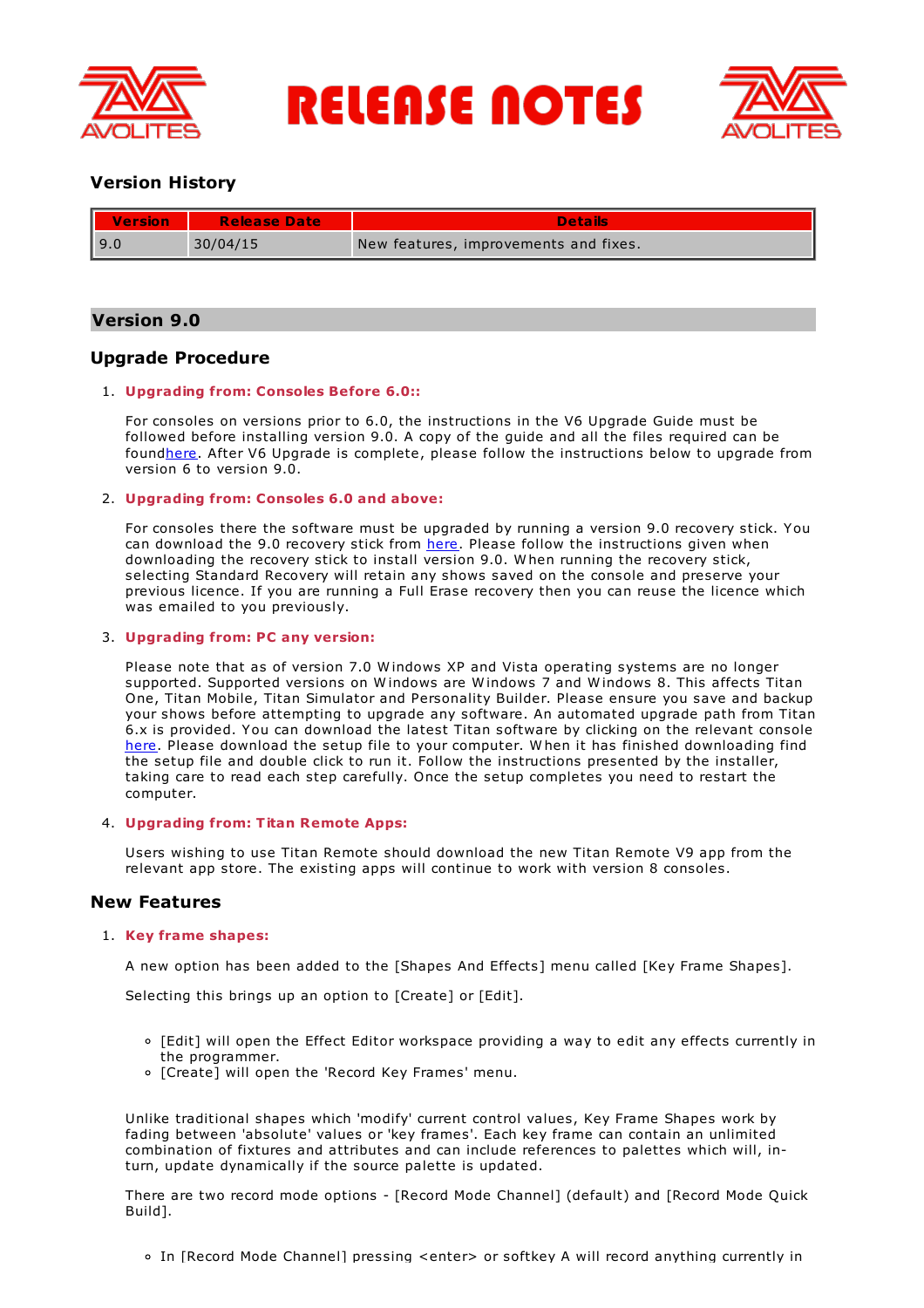In [Record Mode Channel] pressing <enter> or softkey A will record anything currently in the programmer to the chosen frame. By default this will be the next available frame slot and this will be reflected in the softkey as [Add Frame]. If the frame number is changed to an existing frame the option will change to [Replace] accordingly allowing you to change the contents of a frame.

- In [Record Mode Quick Build] selecting a palette or playback will immediately create a key frame based on its contents. Pressing <enter> will act as a shortcut to [Finish Recording Frames]
- In either mode selecting an existing frame number will also reveal an option to [Delete] the frame on softkey B. Alternatively you can delete frames by pressing the Delete function key then selecting a frame or range of frames followed by [Confirm] or selecting the frame or range of frames a second time.

W ith the option [Playbacks Display Hidden] enabled (default) the page touch area will change to 'Layer' and created key frames will appear on the playback masters. Each key frame will be automatically legended from the last selected palette, adjusted attribute or, when recording in Quick Build mode, the legend of the source playback. Selecting a key frame with any of the associated buttons or touch area provides a shortcut to setting the frame number on softkey C and reveals the [Replace] and [Delete] softkey options. Each time a new page is created it will be added to the page touch area and you can switch between pages using the standard page  $+/-1$  buttons or by touching above or below the current page. The key frame contents of each page are denoted next to the page number.

W ith the option [Playbacks Display Visible] enabled the page and playback touch area will switch back to normal providing a way to access or regain control of held playbacks along with a way to select playbacks in quick build record mode.

You can switch between the two freely during creation and you can also toggle the option to hide or show playbacks via the Unfold function key.

Once you have created all of your frames pressing [Finish Recording Frames] will open the Effect Editor and the shape will run. Note that if you cannot see the shape live you can use the locate dimmer button at the bottom-left.

Each shape can consist of multiple layers.

- The layers and associated frames are shown on the left-hand side along with the their legend. The frames for each layer can be shown or hidden by touching the arrow button to the left of the layer header. Additionally if the frames of a particular layer are hidden, touching the layer header will automatically show them. The preview section of the window shows a time-line of all the key frame layers of visible effects with a visual representation of the fade transition between each frame and the proportional length of each frame relative to the total shape cycle. The start of each frame is denoted with a vertical bar with the frame number in the centre. The background of odd/even frames alternates between dark and light grey to help. W here there are multiple layers these are stacked showing the effect of the phase offset and length (shape speed) relative to one another. The yellow line underneath each layer represents the phase offset with the arrow terminator denoting the start/end of the cycle. Dragging this directly adjusts the phase offset for the associated layer.
- <sup>o</sup> Shapes can be toggled in or out of the preview by toggling the eye icon to the left of the shape header. By default all key frame shapes in the programmer will be visible. At any time you can pause, play or restart the selected shape or layer via the transport controls located top-right.
- The bottom-right area contains sliders to control various properties with the associated value shown in the box immediately to the right of the slider. Clicking on this box will provide a way to input value numerically and a [Reset to default value] softkey. You can also reset default values by double-tapping this box. W hile selected the associated control will connect to the wheels to allow adjustment by wheel if required.

Initially the shape will be selected revealing controls appropriate to the entire shape. Speed, phase, spread, phase-offset and the reverse switch work in much the same way as traditional shapes. The spread slider will restrict to the total number of fixture selected but this can be overridden numerically or by wheel if required. Fixture overlap provides a way to set how much of a frame transition is complete before the next fixture begins. The speed, phase, spread and overlap values for each shape are also displayed directly underneath the shape header and touching these will provide another way to access the associated numeric entry and wheel control options. Additionally you can set a direction for each shape. Touching the direction button under the shape header will reveal a pop-up where you can choose between various direction options.

Selecting a layer header will reveal controls independent to the global shape properties. These are identical with the exception of speed.

Selecting a key frame, either by touching the frame in the list on the left or in the timeline, will reveal the properties associated with the selected transition curves. By default the transition curve will be linear. Touching the transition icon to the right of a key frame will pop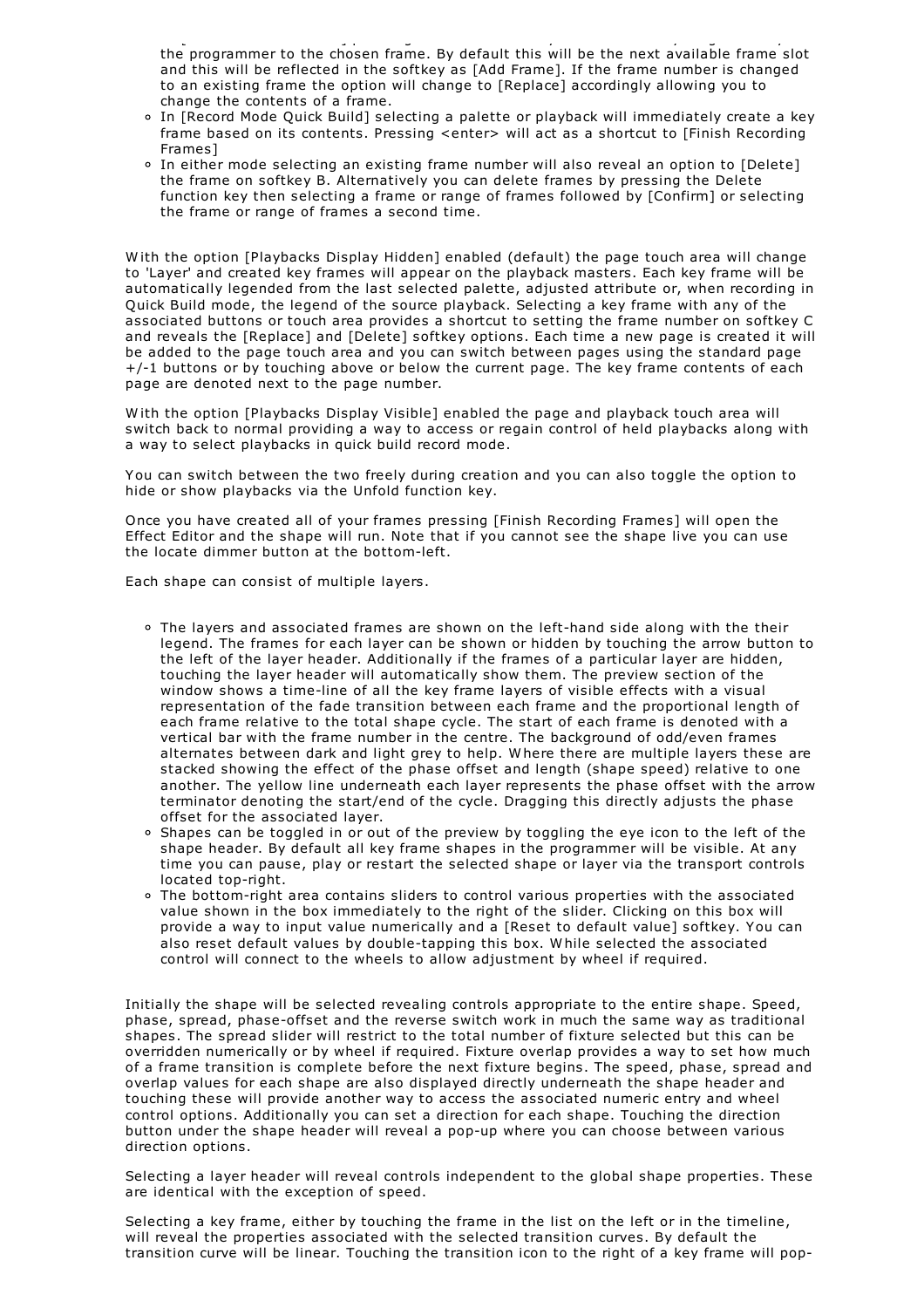up various alternatives. The chosen transition curve will be represented in the timeline and in the transition icon. The effect of changing any of the associated properties will be reflected live in the timeline and in the transition icon. In addition the proportional start time of each frame is detailed in the list on the left-hand side and touching this will provide another way to adjust via numeric entry or wheel. It is also possible to adjust the start time by touching and dragging a key frame directly in the timeline.

It is also possible to adjust the properties of multiple frames at once. To select multiple frames you can either drag a marquee rectangle over the required frames or use the multiple select toggle button at the bottom-left of the editor window. W hen enabled you can select multiple frames by touching them one-by-one. W here the selected frames have different transition curves all of the possible controls will be revealed. W ith shared controls, changing by slider or wheel will adjust values proportionally. Numeric entries will be absolute. Using the [Reset to default] option will reset controls the their respective defaults.

Touching the edit button (pencil icon) will return you to the creator where you can add, delete or replace frames as required. If you touch the edit button next to a frame it will load this into the programmer and automatically set this as the frame number ready to replace or delete if required. Pressing [Finish Recording Frames] will return you to the editor.

Frames can be reordered with a layer by using the up/down buttons at the bottom-left of the window. This can be either individual or multiple frames.

Selected frames, layers or shapes can be deleted by touching the trash icon at the bottom.

Pressing the Add ('+') button reveals options to create a new layer in the current key frame shape, add a new key frame shape or add a new pixel map effect. Choosing to add a new layer or key frame shape will return you to the creator. Selecting pixel map will put you in the pixel mapper menu ready to begin creating a pixel map effect. W here key frame and pixel map effects co-exist in the programmer the effect editor window will show the pixel map preview at the top with key frame(s) stacked underneath. This can be toggled between visible and hidden using the eye icon next to the pixel map effect header in the same way as key frame shapes.

Once your effect is complete it can be recorded to a playback handle in the usual way. By default faders will proportionally fade key frame shapes where appropriate and W here a playback containing key frame shapes is set to have speed on fader the fader will master the speed of all the associated shapes.

A new global user setting and per playback option to toggle the behaviour of key frame shapes in playbacks has been added. The user setting toggles between [Shape Behaviour = Overlay] (default) and [Shape Behaviour = LTP]. In Playback Options you can set these behaviours locally or to follow the global setting as defined in user settings.

- Overlay functions much like traditional shapes. In this mode an active key frame shape will take priority of any included fixtures/controls and keep running until killed, regardless of priority levels. So, for example, if you have an active key frame shape that changes colour and fire a colour cue in a playback, the cue will have no immediate effect on the output to stage. Similarly, attempting to apply quick palettes or adjusting associated controls in the programmer will not interfere with the output. W hen the shape is killed it will then return to the colour that you fired in the playback, the quick palette you recalled or the values you placed in the programmer. This makes it possible to preset controls in the background while ensuring the shape keeps running.
- LTP functions much like a chase. In this mode items on the same priority level can override an active key frame shape. For example, if you have an active key frame shape that changes colour set to normal priority and fire a colour playback also set to normal priority, the colour playback will take control and block the key frame from output. Killing the colour playback will allow the key frame to continue outputting again. Similarly, firing a quick palette will override the key frame shape in this example and you would need to re-fire it to restore output. However, quick palettes are set to 'High Priority'. Therefore if you set the key frame shape playback to high or higher it will prevent quick palettes from taking control. Similarly, setting the priority to 'Very High' will prevent the programmer from taking over.

W hen viewing a playback containing a key frame shape an option to view [Key Frame Shape] will appear in the view shapes column. W here multiple shapes exist in a cue the button will show [...]. Selecting this will open Shape View with a list of all the shapes contained. W hen the cue contains key frame shapes they are listed as 'Key Frame Shape' in the name column and selecting the associated [View] button will open the Key Frame Shape Effect View. Here you can find and edit all the relevant properties for the shape, layers and frames. Touching a relevant cell provides an option to input a new value numerically, by wheel and a softkey to reset to default. W here properties are not relevant they are shown with a dash ('-'). Key frames are shown with their legend and selecting the [View] button will open the frame in Cue View where values can be viewed and edited in the same way as any other cue.

# 2. **Colour model improvements:**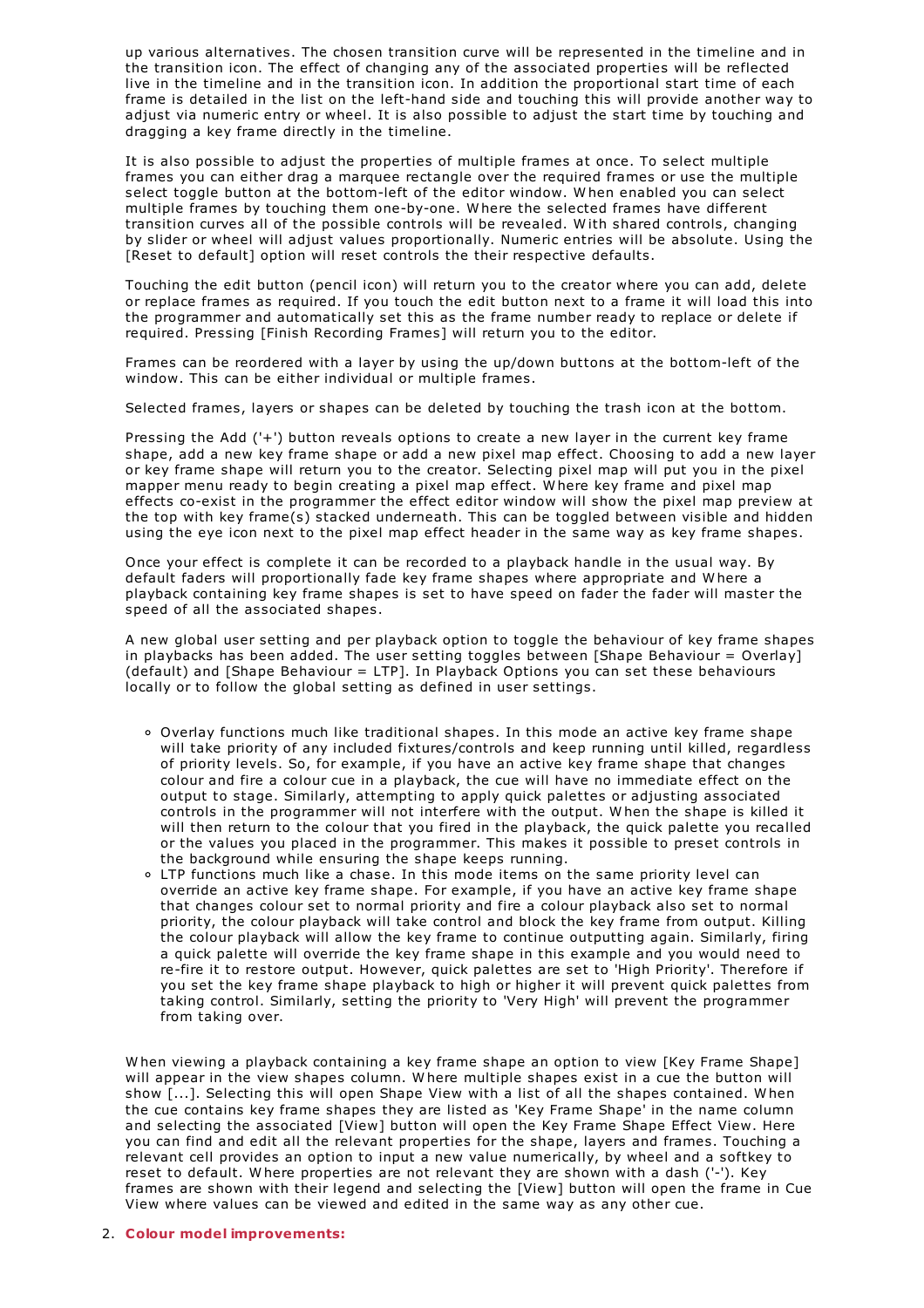Amber, W hite, W arm W hite and Cold W hite colour mixing has now been incorporated into the colour picker model. W here a fixture contains one or more of these attributes they will be associated with the 'Colour Mix' group and values will included in the calculation when using the colour picker, both in the Attribute Editor and in Pixel Map effects.

# 3. **Autoload fade times:**

A new 'Autoload Times' column has been added to Cue List Playbacks View.

This provides a way to control the fade in, fade out and delay times for autoloaded playbacks.

By default this is set to 'Cue Time'. In this mode Autoloaded playbacks will use the associated cue list cue times.

Selecting an Autoload Times cell will open the 'Edit Cue Autoload Times' menu. By selecting the Delay, Fade or Fade Out softkeys you can enter times independent to the cue instead. Selecting the [Use Cue Times] softkey will change the selected property back to using the cue times and the [Use Individual Target Times] will take the property from the target playback.

If all three properties are set to use Cue Times or Individual Target Times then the cell will reflect this with 'Cue Time' or 'Target Time' respectively. W here all three properties are set to local independent times the cell will display the values in the format <delay>/<fade in>|<fade out>. W here there is a mixture this will be reflected in the cell with a '\*'.

# 4. **Sound to Light:**

A new option called [Audio] has been added to trigger types. This allows items to be triggered by an line input on supporting consoles (this is not the line in on the motherboard!). This signal is divided into frequency 'bands' and the audio stimulus menu has a [Band] softkey where you can set which band will trigger the item. The triggers from the audio input can be assigned to various functions in the console using the same method as the other trigger types.

A new [Audio Triggers] workspace has been added to allow adjustment of the audio triggers parameters. This displays a live visualisation of the audio bands and overall input level. The following parameters can be adjusted.

- On/Off disables all audio triggers.
- Audio Gain this is the overall gain for the input audio, if the signal is weak then this can be used to boost the signal.
- Auto Gain automatically adjusts the gain for the current input level. This will disable the gain level setting.
- Trigger On/Off disables triggers on a specific audio band.
- Trigger Level each band has a manual trigger level which you can set to the desired threshold. W hen the level for this band exceeds the threshold it will send a trigger.
- Trigger Auto automatically adjusts the trigger level when no triggers are occurring on this band.

You can assign playbacks to a specific band trigger by selecting the top band button in the audio workspace and then selecting a playback to trigger from that band.

#### 5. **Filters:**

New options have been added to filter the data in Cue View, Palette View and Channel Grid.

On the left-hand side of all the views there are now buttons to filter by attribute and fixture type. These can be toggled on or off independently of the workspace properties.

By default the display will show all attributes and all fixtures. Selecting one of the IPCGBES buttons will filter the display to attributes associated with the group. Selecting one of the fixtures will filter the display to show just the information associated with that fixture type.

W hen viewing cues or palettes there is a new context menu option to always show cells, always hide or show when recorded.

W hen viewing the Channel Grid in addition to the existing 'Programmer' and 'All' (previously known as 'Output'), two new options have been added to the context menu toggle - 'Stage' will filter to show only fixtures whose intensity is above zero and 'Selected' will filter to show selected fixtures only. You can also toggle the sorting of the window between 'User Number' and 'Last Selected'. 'User Number' will order the rows by user number. 'Last Selected' will order with the last selected fixture at the top.

The context menu options work in conjunction with the fixture and attribute filters.

# 6. **Held over playbacks:**

A new user setting has been added to define how playbacks behave when active from another page: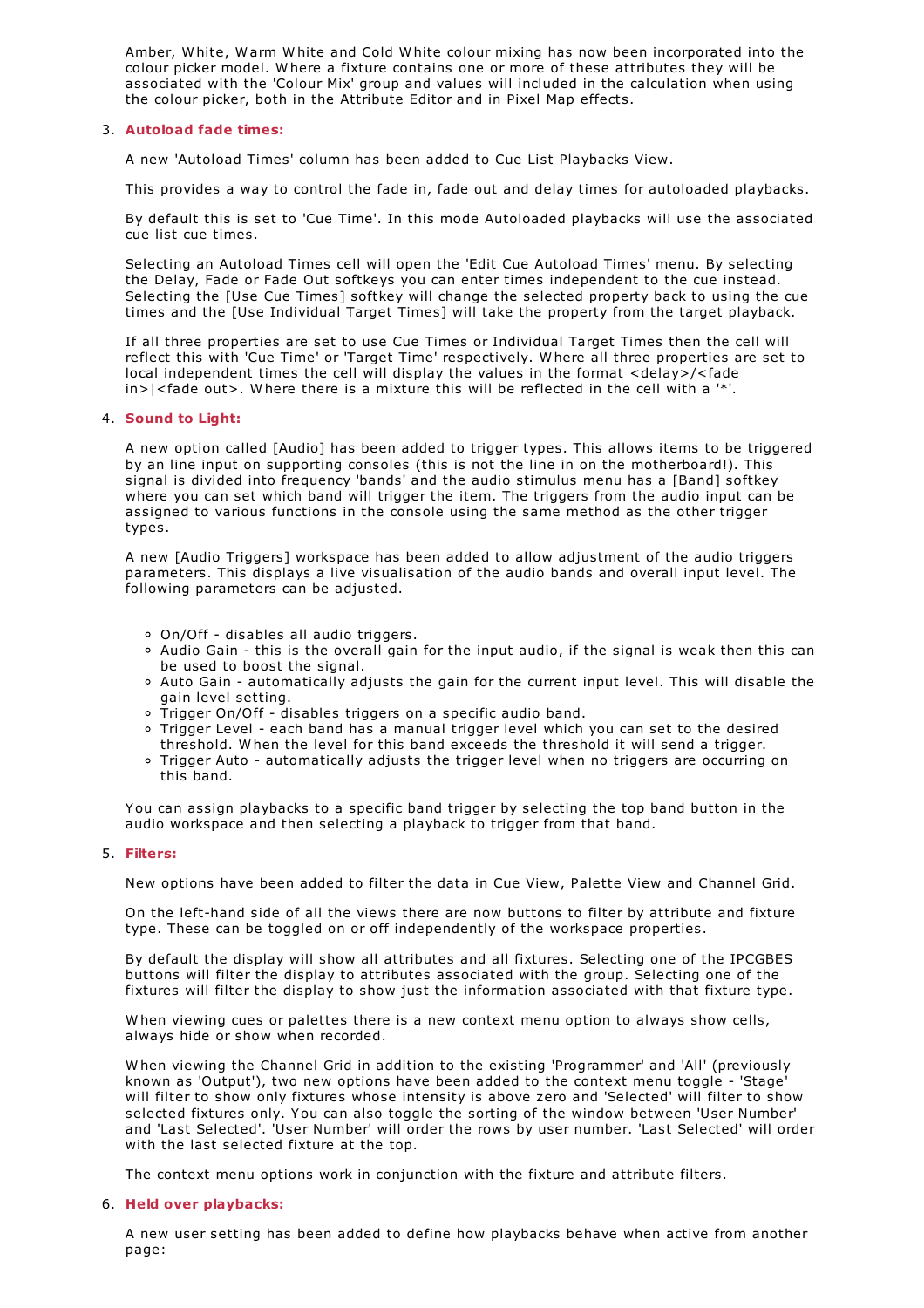- $\circ$  [Playback Paging = Normal] (default) is the standard behaviour for the console type.
- [Playback Paging = Always Hold] is the standard behaviour for non-motorised faders where the fader retains control of an active playback across pages and must be lowered before a playback from another page can be fired.
- $\circ$  [Playback Paging = Never Hold] is the standard behaviour for motorised faders. In this mode the fader only controls an active playback when on the page it was fired from. This makes it possible to fire playbacks from more than one page in the same fader location. To regain control of a playback fired from another page you must return to that page and level match the fader. W hen a playback is active from another page the touch display will change to a purple background with the page number(s) of the active playbacks shown at the top in light blue. W hen cycling through pages those containing active cues are shown with the cue legend in light blue.

# 7. **Timed go on cue:**

You can now override a cue fade in time in a cue list. To fire the next cue in a connected cue list with a new time input the time in seconds on the numeric keypad followed by GO. To fire a different cue first select the cue with the syntax <n> CUE <enter> or CUE <n> <enter> (where <n> is the cue number) then the time in seconds followed by GO.

# 8. **Record Cue Only, Track Forwards, Track Both:**

W hen updating cues in a cue list you can now choose how the information will be tracked. When pressing Rec Step or after selecting [Update Cue x] in the record cue list menu there is a new softkey where you can toggle between [Update Mode Forwards], [Update Mode Backwards], [Update Mode Both] and [Update Mode Cue Only]. The various options include visual representations of the associated behaviour. Updating with 'Forwards' will update the control in the current cue and track subsequent cues until it is next changed. The controls in preceding cues will remain in their previous values. Updating with 'Backwards' will update the control in the current cue and track back until the control was last changed. Controls in subsequent cues will remain in their previous values. Updating with 'Both' will update the control in the current cue, tracking backwards until the control was last changed and forwards until the next change. Updating with 'Cue Only' will update the control in the current cue only without affecting previous and subsequent cues.

You can use the command short-cut [Record] [Cue] [@] to record as Cue Only.

# 9. **Cue list playback view live cue position:**

Two new display property options have been added to playbacks view. 'W indows Scroll = Next Cue' will automatically advance the cue list view where it contains more cues than fit in current window. 'W indow Scroll = Manual' will stay static and remain in the scroll position set manually. W hen the view is in manual mode a 'SCROLL MANUAL' reminder is shown in the view header bar. 'Scroll Offset from Top = x Cues' sets the number of cues to retain at the top of the display when in auto scroll mode. For example in a large cue list with 'Scroll Offset from Top = 5 Cues', once the cue has advanced past number 5 the window will start to scroll. This provides a way to control the balance between previous and following cues across different screen and window sizes.

# 10. **Align Groups:**

You can now align one group of fixtures to another. After selecting the fixture(s) you would like to align, press the ML Menu button and select [Align Fixtures] from the menu. Then select the fixtures you would like to align to followed by [Align] to execute. There are a number of additional options in the Align Fixtures menu: [Auto Reset Mask] will always reset the mask to include all whenever you enter the Align Fixtures menu. [Remember Mask] will restore the last mask set. [Spread Attributes] will distribute the attributes as evenly as possible where there is a difference between the number of source and target fixtures. W here the source selection is larger than the target [Repeat Attributes] will mirror the fixtures where possible. W here the target selection is larger than the source [Repeat Attributes] will repeat the source selection to fill the excess. [Align Programmer Attributes] will only align attributes currently in the programmer. [Align All Attributes] will align all attributes regardless of the programmer. W ith [Palette References Maintained] enabled, any palettes references in the programmer for the source fixtures will be mirrored in the target fixtures. W ith [Palette References Lost] enabled the target fixtures will contain hard values only. In all instances the fixture order of the source and target fixtures is used to determine how the fixtures are aligned. Fixtures can be selected using groups or manually.

# 11. **Randomise fixture order:**

A new [Random Order] function has been added to the Apply Group and Selection Pattern menus. This provides a method to quickly randomise the fixture order for selected fixtures. By holding a group and selecting [Random Order] the fixtures in the group will have a randomised order. Alternatively, selecting fixtures and then pressing the All key will open the selection pattern menu where you can apply a random order. You can also use this function when in the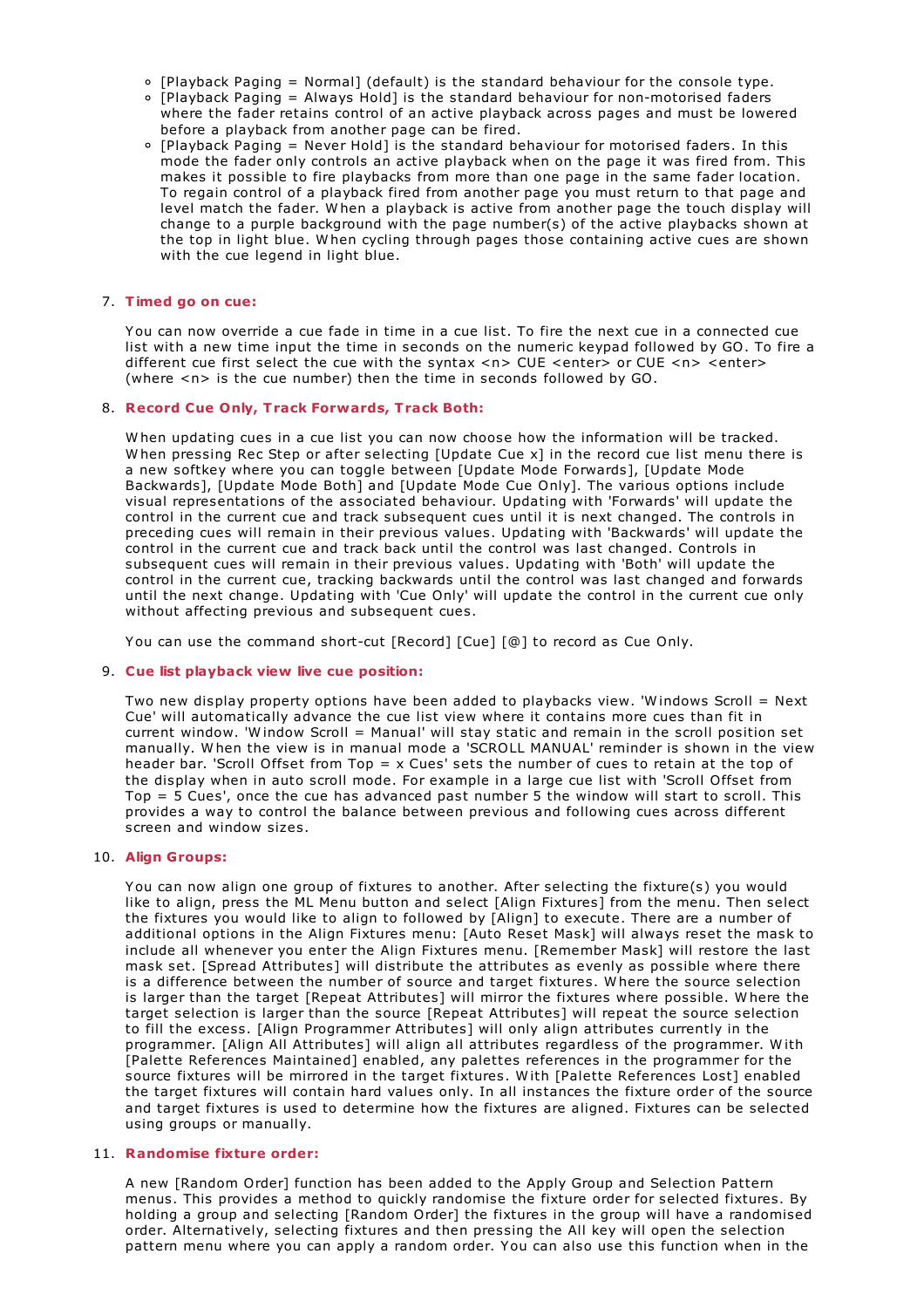shape fixture order menu and in the cue fixture order menu. Note that when editing an existing order in the cue fixture order menu this relies on [Auto Increment] being turned on and will use the step number as a base.

## 12. **Tap tempo on rate master:**

It is now possible to tap the tempo of rate masters.

This provides a way to synchronise associated playbacks while retaining proportional control by fader and local wheel adjustment where required. Tempos tapped are translated to the BPM display in the target playbacks. Tapping the tempo of the rate grand master will synchronise all rate masters. The tapped tempo is proportionally mastered by the master fader level and associated scale. Therefore with a scale of 0-100% and a fader at full, the tapped tempo will be reflected directly in the output. W ith a fader at 50% the output will be half the tapped tempo. W ith a scale of 0-200% and a fader at full, the output will be twice the tapped tempo. Finally, if you had rate master 1 set to 0-100% and rate master 2 set to 0-200% with both faders at full and then tap the tempo on a rate grand master at full and set to 0-100%, the output of targets set to rate master 1 will output at the tapped tempo and those set to rate master 2 will output at double the speed.

### 13. **Park - remember line patched:**

W hen fixtures are parked they now remember the line and address they were originally patched to. W hen re-patching or selecting the address of one or more parked fixtures there is a new softkey option to [Unpark] showing the original line and address. Selecting this option will restore the parked fixture or fixtures to their original location. There is also a new context menu option in patch view that toggles between 'Show/Hide Parked Fixtures'. W ith 'Show Parked Fixtures' enabled, parked fixtures will show as greyed-out in their original lines when filtered and with the line and address shown in the address column.

## 14. **Exchange - option to leave DMX address.:**

W hen exchanging fixtures there is a new option to toggle between [Use Source Fixture Address] and [Use Specified Address]. W hen set to [User Source Fixture Address] the new fixture will be set to the same address as the source. This provides a quick way to exchange fixtures in place without worrying about having to set the address.

### 15. **Block pixel map:**

There is now a new switch in pixel map effect properties that toggles block on/off. W hen set to on this will override pixel maps running on the associated fixtures (according to priority) and temporarily stop the effect. This works in the same way as block shapes.

#### 16. **Pixel mapper - Gradient fill:**

Two new animation types are available in pixel map effects. 'Linear Gradient' and 'Radial Gradient'. These provide a way to achieve smooth and 'pulse' fade transitions. In each type you can control the start and end opacity and the relative offset between them. Touching the spread button will reveal three pop-up spread types - 'Pad', 'Reflect' and 'Repeat'. Pad is the default and applies a single gradient fill. Repeat repeats the fill pattern indefinitely. Reflect repeats the fill indefinitely inverting the fill at each repetition for a smooth transition. X and Y control the horizontal and vertical offsets respectively. W hen using Radial Gradient the W idth, Height and Zoom controls scale the fill. W hen using Linear Gradient 'Length' scales the width of the fill and 'Direction' rotates.

# 17. **Layout editor improvements:**

New options have been added to assist with the layout of fixtures for pixel mapping.

In the Layout Editor context menu there are two new toggle options. 'W heels Rotate Selection' treats the selection as a single object and adjusting the angle by wheel will adjust the position of the fixtures around a center origin. Adjusting the angle with 'W heels Rotate Individual Fixtures' enabled will spin all of the selected fixtures around an origin centered on each individual fixture.

'W heels Move Sub Pixel' allows the selected fixture(s) to be positioned across grid line boundaries when adjusting by wheel. Adjusting position with 'W heels Move Full Pixel' enabled moves the selection by whole grid cells. The 'Snap' context menu option will cause the selected fixture(s) to center on their nearest whole grid cell.

In the Arrange Fixtures menu two new options have been added: [Selected Fixtures] will apply the auto-arrange function to the selected fixtures only. [Entire Group] will auto-arrange all the fixtures regardless of selection. [Shape = Rectangle] will arrange the fixtures in a standard rectangular format. [Shape = Triangle] will arrange the fixtures into a triangle. [Shape = Oval] will create a circular layout.

The Fan function can also be used when adjusting positions and angles by wheel to spread layouts evenly. This works most effectively when in [W heels Move Sub Pixel] mode.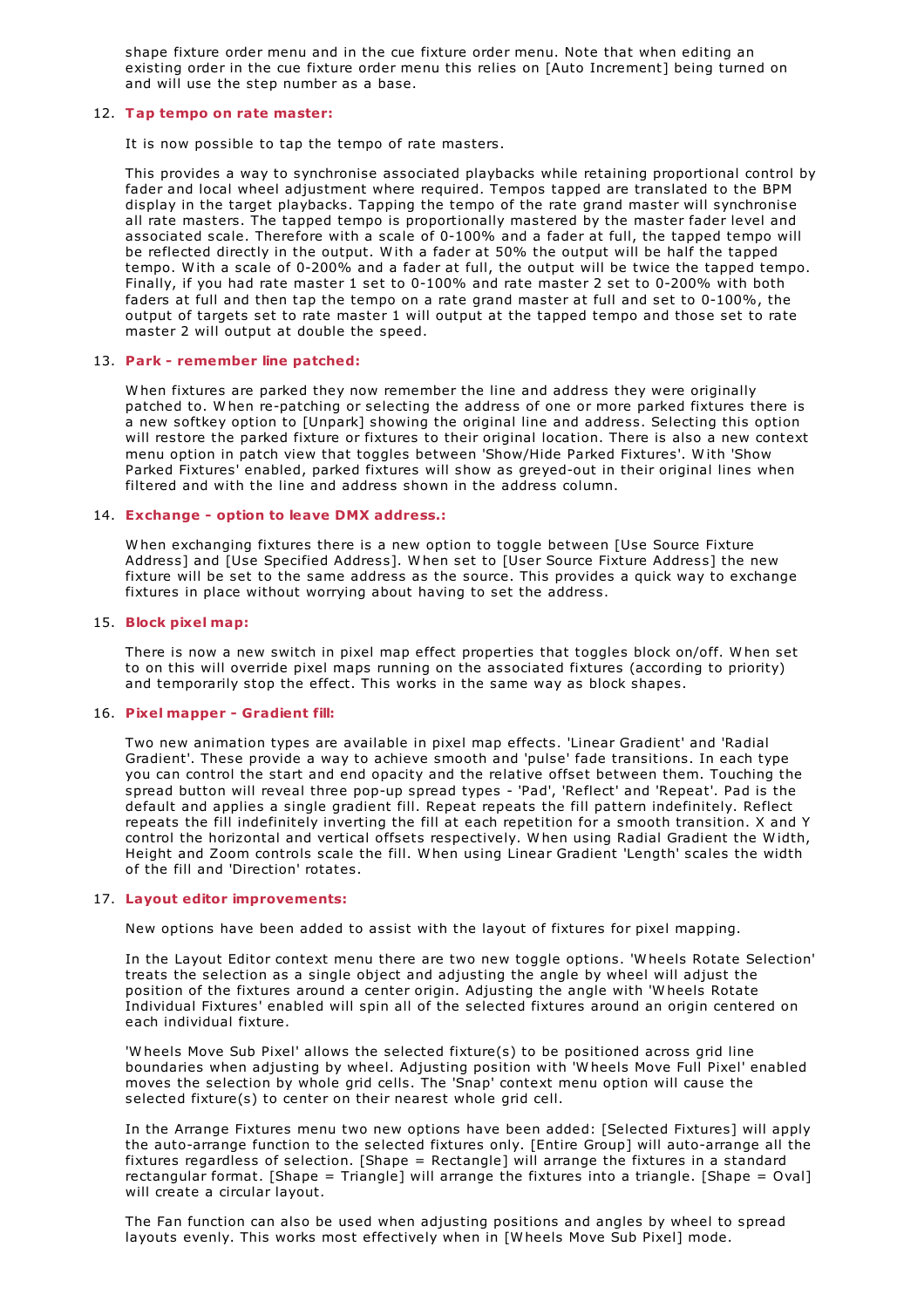#### 18. **Quick build cue-list auto legend:**

W hen quick building cue lists the text legend from the source playback or palette is now automatically used where available.

## 19. **Theatre key profile:**

There is now a new factory key profile available called 'Theatre' where Grey = Go, Blue = Go back and Black  $=$  Stop.

## 20. **Release without home:**

A new toggle option has been added to the Release menu. W hen set to [Release To Home = Enabled] releasing will result in controls returning to locate values where there are no associated controls active elsewhere. W ith [Release To Home = Disabled], controls will only release to relevant active playbacks or quick palettes. This provides a way to prevent fixtures returning to their locate values when released in situations where this is undesirable.

# 21. **Timed clear:**

It is now possible to fade HTP values from the programmer over time when clearing. <x> Clear will cause dimmers in the programmer to fade out over x seconds.

# 22. **Clear selected syntax:**

You can now select fixtures to clear from the command line using the syntax <x> THRU/AND <y> Clear

### 23. **Shape re-sync:**

There is now a new [Restart Shapes] option in the Shape Generator Edit menu. Pressing this will re-sync the shapes in the programmer. This is particularly useful when adding multiple shapes and you need to see how the relative offsets interact.

## 24. **Shape palette view:**

It is now possible to view and edit shape parameters in palettes. After choosing a palette to view selecting the new context menu item 'View Shapes' will open shape view listing all the shapes contained along with their parameters. You can adjust parameter values directly by selecting the associated cell and then input the new value numerically. Selecting the [View] button will open the 'Shape Fixture View' where you can see and edit the individual fixtures and parameters for the associated shape. The 'Add Fixtures' context menu item will add any selected fixtures into the shape.

#### 25. **Pixel map palette view:**

It is now possible to view and edit pixel map effects in palettes. After choosing a palette to view selecting the new context menu item 'View Effects' will open the Pixel Mapper Effect View where you can see and edit all the layers, elements, animations and associated parameters. Selecting a cell provides a way to input values numerically and a [Reset to default values]. Additionally the wheels will connect to the selected parameter to allow adjustment by wheel if required.

### 26. **sACN merge:**

There is now a new option in system menu called [DMX Merge Settings] and selecting this will open the DMX merge window. A window opens representing all the connected consoles and their physical outputs. Select [Patch Titan Lines], input universe number and then select port to assign. Select [Patch External sACN Merge], input universe number and then select port to assign. Marquee select will assign incremental lines automatically. Select [Clear sACN Merge] then select port to remove sACN universe assignment. Marquee select will remove multiple port assignments. DMX Output can be toggled on and off using the switch at the top of the window.

# 27. **HH:MM:SS syntax:**

A new time format user setting has been added to toggle between [HH:MM:SS] (default) and [s]econds. W hen in [HH:MM:SS] mode the first two digits input as seconds. If three or four digits are input the first two are minutes and the last two are seconds. If five or six are input then the first two are hours, the third and fourth are minutes and the fifth and sixth are seconds. In all cases where values are outside acceptable limits (i.e. 23:59:59) then the correct time will be calculated. For example, 80 will become 1:20 and 6500 will become 1:05:00. W hen in [s]econds mode all times input are in seconds. Times shown in views will reflect the current mode and times adjusted by wheel will follow the relevant rules according to the mode selected.

#### 28. **Precision user setting:**

A user setting has been added to toggle the accuracy of values displayed in cue and palette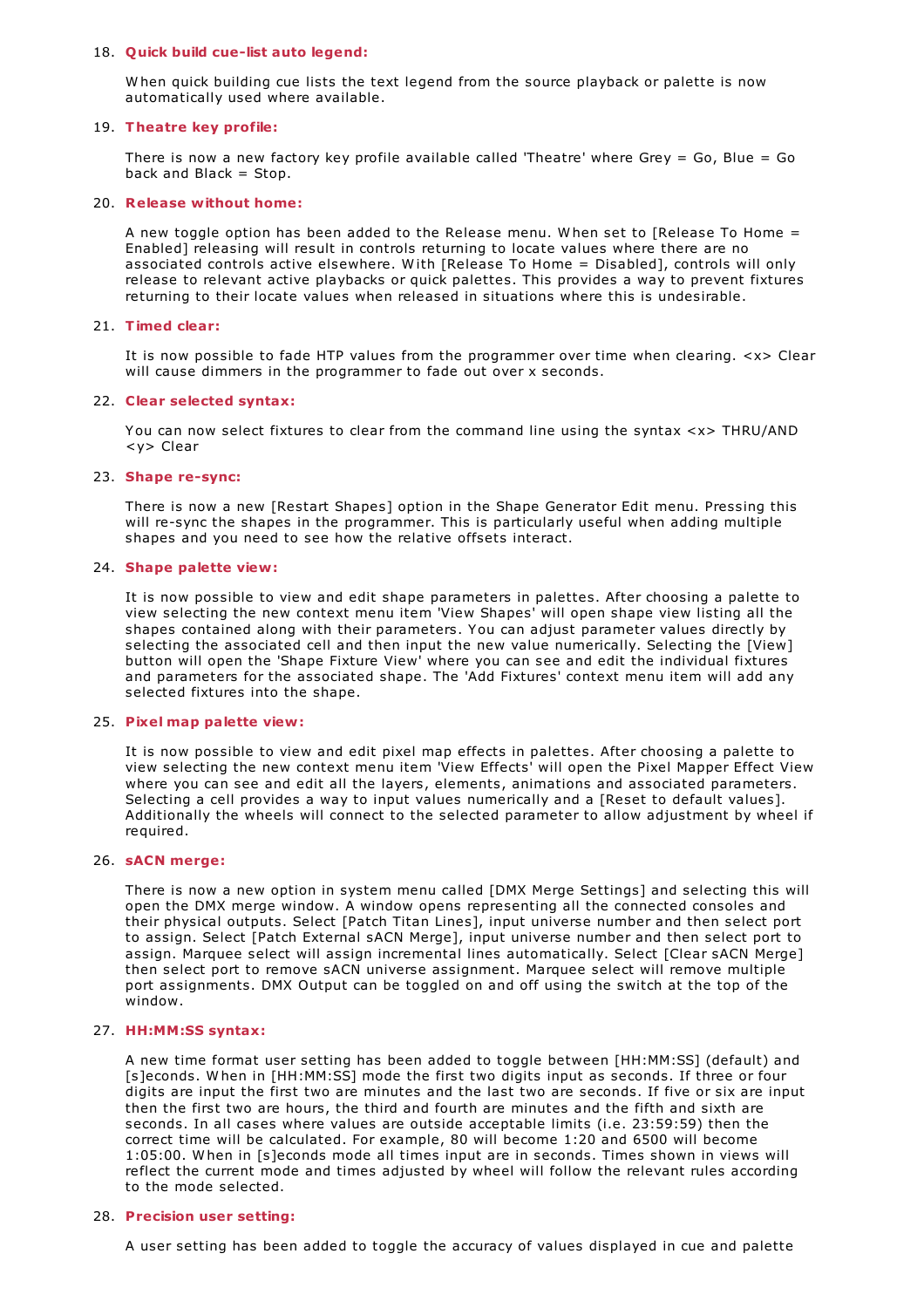views. [Number Style = Dynamic] (default) will show accurate values but remove any trailing zero's from decimal places. For example '5.20' will be displayed as '5.2', '5.0' will be displayed as '5' but '5.21' will be displayed in full as '5.21'. [Number Style = Rounded] will round any decimal places up or down to the nearest integer. For example '5.1' will be displayed as '5' and '5.5' will be displayed as '6'. [Number Style = Precise] will always display the value in full with the number of decimal places for any given function defined in the fixture personality.

## 29. **Playback user numbers:**

Playbacks now have user numbers like fixtures, palettes and groups. These can be edited via [Set Legend]. The default legend is now Cue/Chase/Cue List <user number>.

## 30. **MIDI show control:**

There is now a factory trigger mapping for MIDI Show Control (MSC). The device ID can be set via the [MIDI] option in user settings. The following MSC commands are supported.

- GO Fire the specified Playback or Cue
- STOP Pause the specified Playback or Cue
- RESUME Un-Pause the specified Playback or Cue
- LOAD Set the playback level to full.
- ALL OFF Release all playbacks
- RESET Same as ALL OFF
- GO OFF Same as RESUME

The MSC device ID can be set in the users settings in the MIDI section. The console will always respond to the all call ID (7F).

### 31. **ST track ball wheel assign:**

Pressing [Assign] followed by the @ button next to a wheel assigns the Sapphire Touch track ball to control the attribute currently associated with that Satellite W heel and X/Y Axis.

#### 32. **New priority level:**

An extra priority level called 'Programmer' has been added between 'High' and 'Very High'. This, as the name suggests, is the same priority level as the programmer.

#### 33. **Tracked type cue view column:**

W ith the cue list cue view context menu item 'View Tracking Information' selected there is a new column called 'Tracking'. W here tracking is enabled this shows the type of tracking information contained for each fixture where applicable. W here a fixture has a mixture of tracking types across attributes this is denoted as 'Mixed'.

# **Improvements**

#### 1. **Dimmer shape intensity by fader:**

A new (default) mode has been added to the shape & effect size toggle in playback options. [Size = HTP] allows dimmer shapes intensity to be controlled by fader while the size of any other shapes remains fixed

# 2. **Master limit:**

Setting a limit on a master control now applies to linked cells

### 3. **Fire cue on record:**

W hen appending or inserting a cue into a cue-list, the new cue will now automatically be fired in place so that the next cue will be the one after the one you have just recorded.

# 4. **Multiple previews in effect editor:**

New show/hide icons have been added to the pixel map effect editor. For pixel map effects these toggle which are shown in the effect editor preview

### 5. **Grey-out disabled cue-list cues:**

W hen cues in cue lists have been set to disabled they now appear as greyed-out to help make it clearer

# 6. **Wing page legend:**

It is now possible to set page legends for the Titan Mobile W ing and Tiger Touch W ing (top and bottom) by pressing [Set Legend] followed by the 'Go Page' key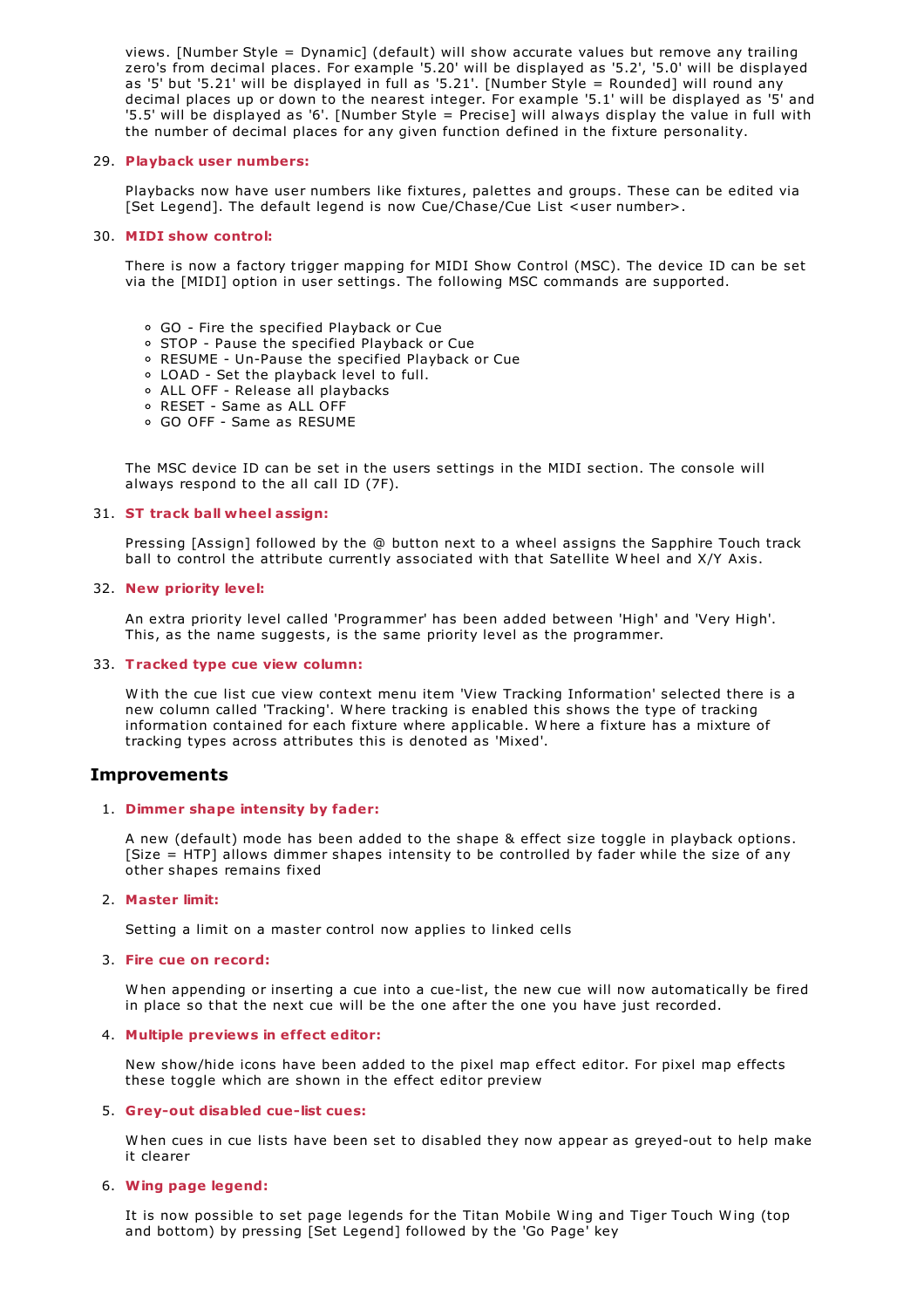# 7. **Mapped fixtures legend:**

W hen importing shows the mapped fixture column now shows the legend of the source fixture rather than just the fixture type. This makes it easier to identify exactly which fixtures are mapped

# 8. **Pixel map output:**

Improved the smoothness of the pixel map output

# 9. **Channel grid optimisation:**

Improvements have been made to the channel grid code to make it more efficient

# 10. **Capture patch sync:**

The auto-patch synchronisation with Capture has been improved so that it now handles fixture delete and new show better

# 11. **Mask toggle rules:**

Various mask menus have been aligned so that the behaviour when toggling via the attribute group buttons is more consistent

# 12. **Network adapter by mac address:**

The network adapter MAC address is now stored in addition to the index. This ensures the order of network adapters remains constant after a recovery operation in situations where there is more than one adapter

# 13. **Active fixture refresh layer information:**

Improvement to the handling of active fixtures to patch extra layers when they change on the linked fixture

# 14. **Removed revert to replace from edit times:**

W hen entering inputting times in the edit times menu they no longer revert to replace after a few seconds meaning you can take as long as you want. This is particularly useful for timecode values. If you need to correct values you can use the backspace key (cursor left) to delete

# 15. **Exchange address conflict:**

W hen exchanging fixtures with the user setting [W arn Before Parking Fixtures Always] enabled if the address conflicts it will now prompt asking if you want to [Park Conflicting Fixtures], [Select Another DMX Address] or [Always Park Conflicting Fixtures]. Selecting [Always Park Conflicting Fixtures] changes the user setting to [W arn Before Parking Fixtures Never] and in the future it will park conflicting fixtures automatically without asking unless the user setting is changed

# **Changes**

# 1. **Align rules:**

As part of an overhaul of the align function the rules have changed so that you now select the fixture(s) you want to align (target) first before entering the align menu where you then select the fixture(s) you want to align to (source). Previously it was the other way around

# 2. **SNAP is a terminator in syntax:**

SNAP, SNAP BACK and SNAP NEXT now function as terminators in the command line syntax meaning you no longer have to press enter

# 3. **RemDim is a terminator:**

RemDim is now a terminator in the command line meaning you no longer have to press enter

# 4. **Removed show/hide tracking from non cue-list items:**

Tidied up the options for non-cue list items so that show/hide tracking only appears where relevant

# 5. **Remove convert to chase/list from unfold:**

Cleaned up the unfold menu so that it no longer suggests options to change unfolded cues into chases or cue lists

# **Bugs Fixed**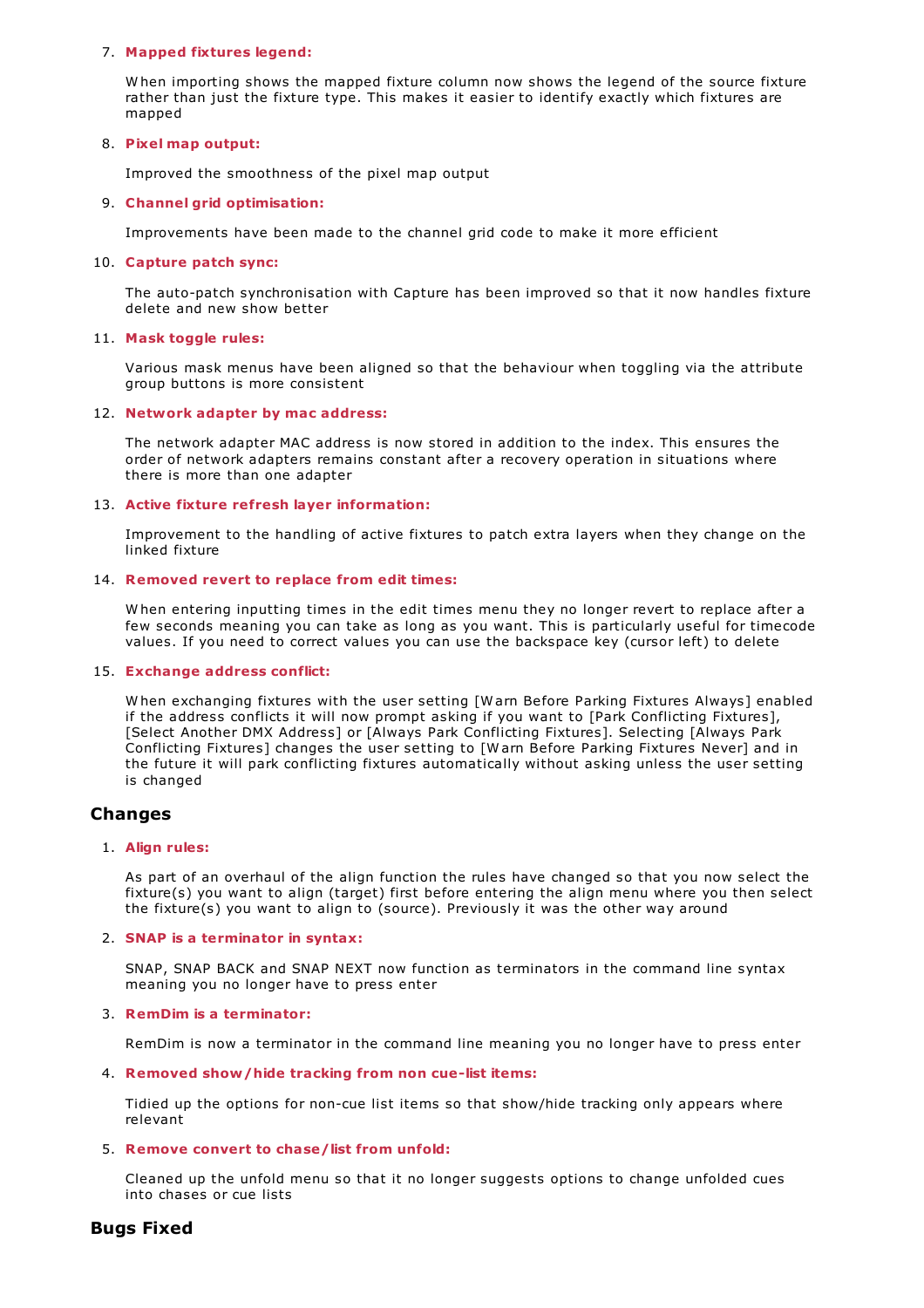#### 1. **Shapes in lists don't fade out:**

In previous versions it was not possible to set a fade out time for a shape without a fade in. This has been fixed

## 2. **Tracking and MID:**

Resolved an issue where move in dark would function incorrectly where the list contained solo cues.

## 3. **Group masters don't work on celled fixtures:**

Previously group masters would not master the intensity of multi-cell fixtures correctly. This has now been fixed so that group masters control multi-cell masters and subsequently the cells as expected

## 4. **Fixture user numbers lost after update personality:**

After updating a personality you could no longer select them numerically or using the groups. This has been resolved

## 5. **ALL ALL sets random fixture order:**

Fixed issue where pressing ALL ALL would result in a random fixture order. It now restores the programmer order as expected

### 6. **Fire palettes with times option reset on load show:**

Resolved an issue where the palette key profile option to fire palettes with times would not save correctly and would always reset to fire without times on load show

### 7. **Set List - parked tracks become unparked on show load:**

Fixed an issue where parked tracks did not save correctly and would unpark on show load

### 8. **Record cue number forgotten after changing record mode:**

Previously when in the record cue list menu changing record mode would reset an inputted cue number to the next available. It now retains the value correctly

## 9. **Entering fixture order menu bunches up group layout:**

Fixed fixture order bunching up layouts

# 10. **Removing shapes via shape view sets tempo to infinity BPM and other values to zero:**

Fixed an issue where deleting fixtures in shape fixture view would result in it setting infinity BPM and zero values elsewhere instead of removing fixtures

## 11. **Temporary chase speed resets when trying to change speed:**

Previously with the user setting chase sets temporary speed if you attempted to adjust the speed of a connected chase by wheel it would constantly reset meaning it was impossible to change. This has now been fixed

#### 12. **Attribute times not showing on wheels in Titan Net:**

Previously attribute times would not appear on wheels connected to fixtures patched on TitanNet. This has been fixed

## 13. **Cue list playback view doesn't show all cues:**

Fixed problem where playback view would not open all the cues in a list which had missing shape ID's

## 14. **Time palette references persist in cue view:**

Previously merging new time values into palettes would not propagate to the controls that referenced them in cue view. This has now been fixed so that the values shown in cue view are accurate

#### 15. **Playbacks fired on the tiger touch wing don't appear in active playbacks:**

Resolved an issue where playbacks fired from the tiger touch wing would not appear in the active playbacks workspace

## 16. **Time only palettes always filter as not relevant:**

Fixed issue where palettes that only contained time values would always filter as not relevant, even when they were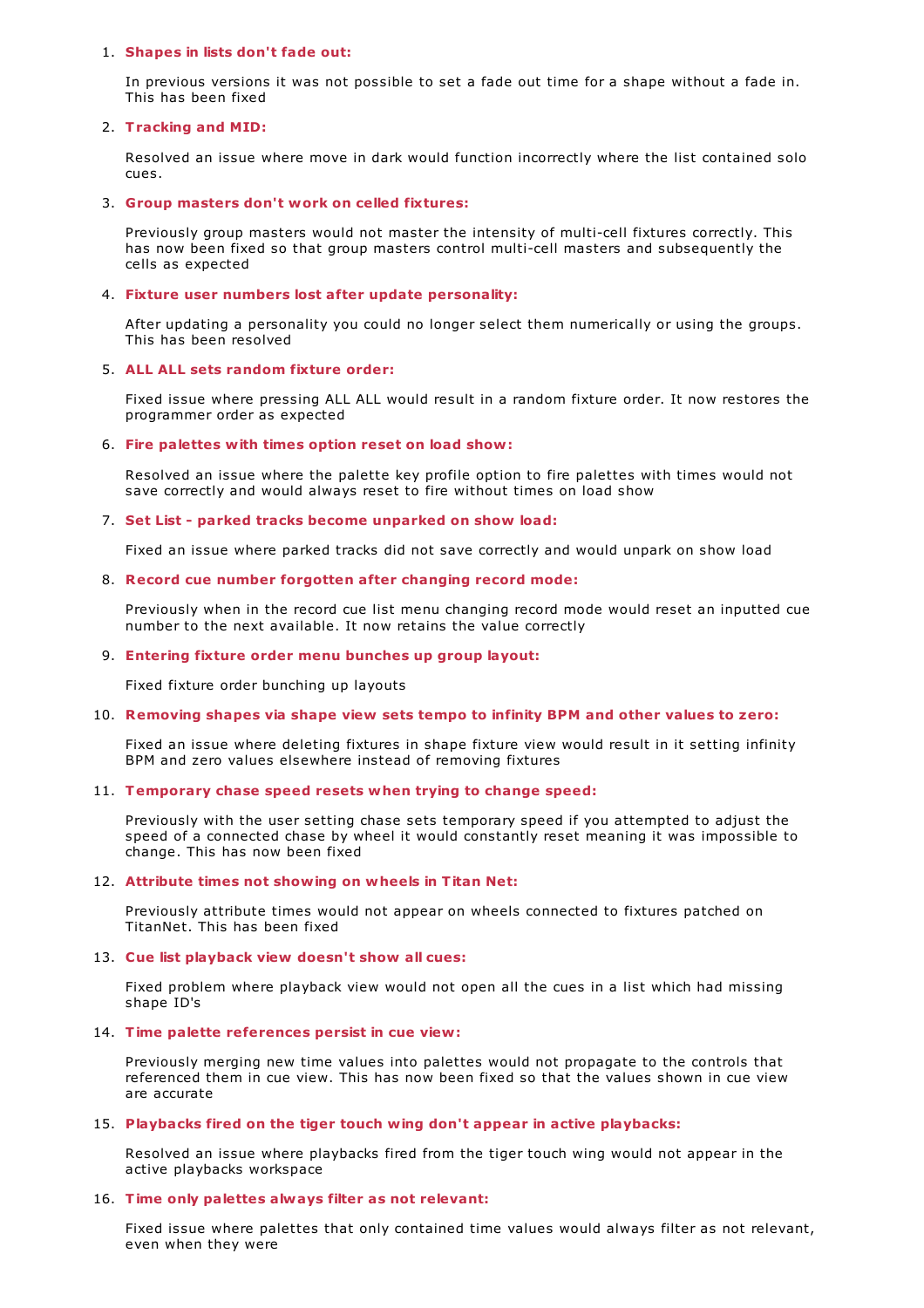#### 17. **Snap next wouldn't fire first cue:**

Fixed an issue where Snap Next (AKA 'Snap Forward') would not fire the first cue in a cuelist

### 18. **Cue legend doesn't update in unfolded steps:**

Previously if you changed the legend of cues while unfolded the legend would not update live. This has now been fixed

#### 19. **Shape value truncation:**

Fixed a rounding error which could result in whole values appearing as the number minus 0.1 when input numerically

#### 20. **THC doesn't report out of date panel firmware:**

Previously Titan Health check could fail to report out-of-date panel firmware. This has now been resolved

#### 21. **ArtNet subnet ignored when polling nodes:**

Fixed an issue where ArtPoll ignored the subnet field and therefore assigned the incorrect universe and limited the number of possible universes to 16

#### 22. **Console gets stuck in palette quick record menu:**

Previously if, where a fixture had both colour mixing controls and hue/saturation, the hue was greater than zero and the saturation was anywhere between zero and 100%, quick record could get confused and the menu would hang around. This has now been fixed

## 23. **Pending dimmers don't show in patch view line occupation:**

Fixed an issue where lines containing only pending dimmers would appear as empty in the patch view line occupation indicator

#### 24. **PC Suite PDF export:**

Fixed various issues when exporting PDF files on PC

#### 25. **Copy cuelist by syntax:**

Previously when copying a range of cue-list cues by syntax the copies would by re-ordered in the order they were created rather than the actual order. The copied cues now stay in the correct order

#### 26. **Import would incorrectly show cells in the destination:**

Previously when importing into a show containing multi-celled fixtures the mapper would incorrectly show the cells as individual target fixtures and could result in imported fixtures being mapped onto the cells. This has been fixed so that it only shows master fixtures

#### 27. **Pixel mapper numeric input:**

Fixed issues where sometimes you could not enter control values numerically in the effect editor

#### 28. **Cropping layouts of auto groups containing multi-cell fixtures:**

Previously the layout grid would not take into account multi-cell fixture sizes and would crop incorrectly. This has now been fixed

#### 29. **Can't select pixel map layer colour in editor:**

Fixed issue where sometimes it was not possible to select the pixel mapper layer colour for editing without first selecting another layer

### 30. **Set list page mode gets stuck on empty list:**

Fixed an issue where setting page mode to set list with an empty set list would cause the page display to get stuck

## 31. **Autosave setting reset on load show:**

Previously autosave would always reset to enabled on load show. It now remembers when it has been disabled

#### 32. **Active fixture update personality:**

Fixed an issue where update personality for some active fixtures would not recognise that new clips had been added for CITP thumbnails